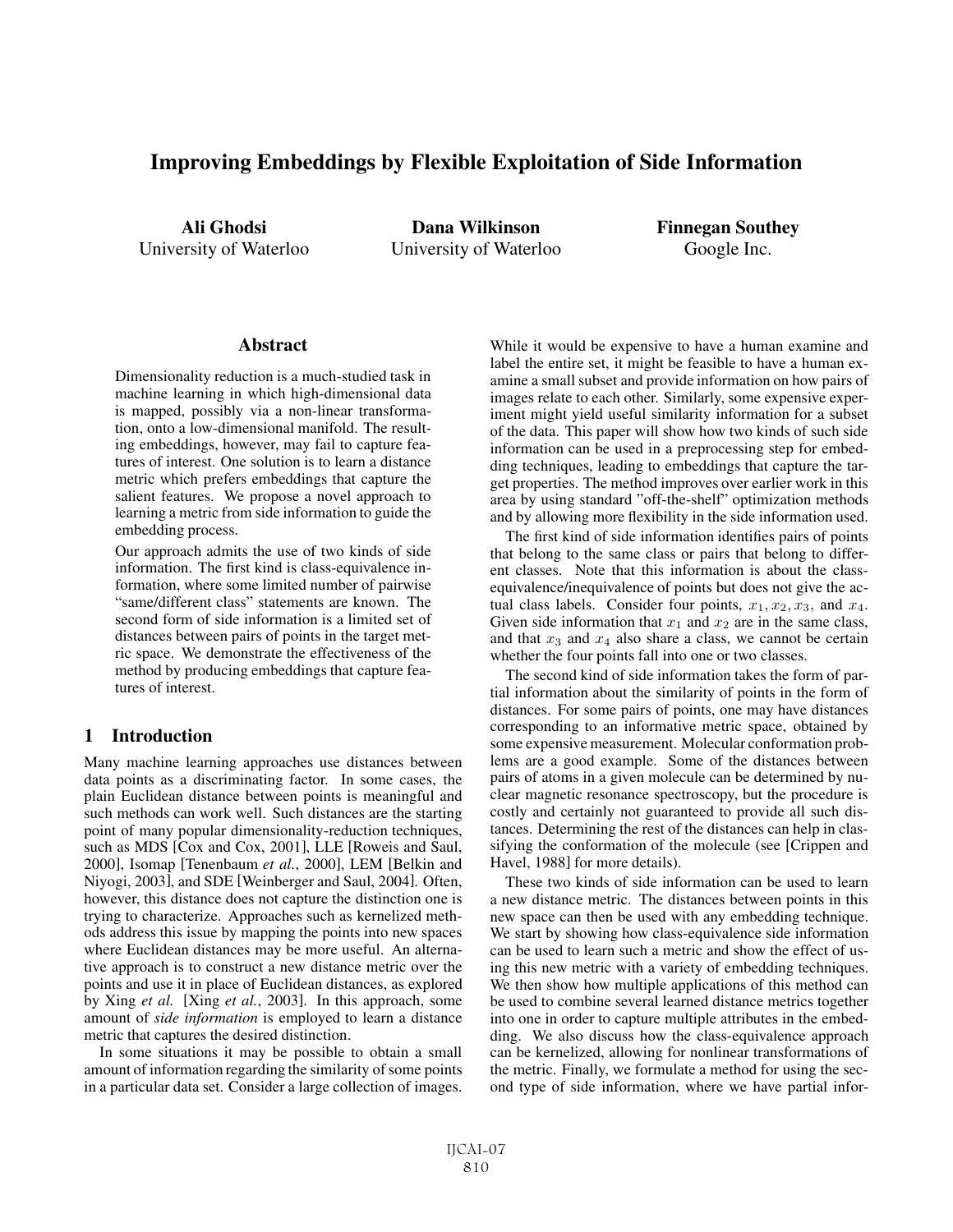mation about desirable target distances between some pairs of points. Experimental results demonstrate the value of this preprocessing step.

### 1.1 Related Work

Our use of class equivalence relations to learn a metric follows [Xing *et al.*, 2003]. In that work, a new distance metric is learned by considering side information. Xing *et al.* used side information identifying pairs of points as "similar". They then construct a metric that minimizes the distance between all such pairs of points. At the same time, they attempt to ensure that all "dissimilar" points are separated by some minimal distance. By default, they consider all points not explicitly identified as similar to be dissimilar. They present algorithms for optimizing this objective and show results using the learned distance for clustering, an application in which an appropriate distance metric is crucial. Other work on learning distance metrics has been primarily focused on classification, with side information in the form of class labels [Globerson and Roweis, 2006; Weinberger *et al.*, 2006; Goldberger *et al.*, 2005].

## 2 Learning a Metric from Class-Equivalence Side Information

We will start with the simpler similar/dissimilar pair case, formalizing this notion of side information and stating an objective that will be optimized using standard semidefinite programming software. The use of this kind of side information allows one to select a characteristic for distinction. For example, one may have several images of faces. One sensible cluster is by presence or absence of a beard. Another is by the presence or absence of glasses. Different indications of similarity allow the capturing of either distinction. The following takes the same basic approach as [Xing *et al.*, 2003] but offers a simpler optimization procedure using "off-the-shelf" optimization methods instead of their iterative method.

### 2.1 Derivation

Given a set of t points,  $\{x_i\}_{i=1}^t \subseteq R^n$ , we identify two kinds of class-related side information. First, a set class-equivalent (or *similar*) pairs of points

$$
S: (x_i, x_j) \in S \text{ if } x_i \text{ and } x_j \text{ are similar}
$$

and, second, a set of class-inequivalent (*dissimilar*) pairs

$$
O: (x_i, x_j) \in \mathcal{O}
$$
 if  $x_i$  and  $x_j$  are dissimilar

We then wish to learn a matrix  $A$  that induces a distance metric  $D^{(A)}$  over the points

$$
D^{(A)}(x_i, x_j) = ||x_i - x_j||_A = \sqrt{(x_i - x_j)^T A (x_i - x_j)}
$$

where  $A \succeq 0$ .

We define the following loss function, which, when minimized, attempts to minimize the squared induced distance between similar points and maximize the squared induced distance between dissimilar points

$$
L(A) = \sum_{(x_i, x_j) \in \mathcal{S}} \|x_i - x_j\|_A^2 - \sum_{(x_i, x_j) \in \mathcal{O}} \|x_i - x_j\|_A^2
$$

The optimization problem then becomes

$$
\min_{A} L(A) \text{ s.t. } A \succeq 0 \text{ and } \text{Tr}(A) = 1 \tag{1}
$$

The first constraint (positive semidefiniteness) ensures a Euclidean metric. The second excludes the trivial solution where all distances are zero. The constant in this constraint is arbitrary, affecting only the scale of the space. This objective will be optimized using standard semidefinite programming software and so it must be converted to a linear objective. Expanding the loss function

$$
L(A) = \sum_{(x_i, x_j) \in S} (x_i - x_j)^T A (x_i - x_j) - \sum_{(x_i, x_j) \in O} (x_i - x_j)^T A (x_i - x_j)
$$

each squared distance term must be converted. We start by observing that  $\text{vec}(XYZ)=(Z^T \otimes X)\text{vec}(Y)$ , where vec() simply rearranges a matrix into a vector by concatenating columns and ⊗ is the Kronecker product. Note that  $(x_i - x_j)^T A(x_i - x_j) = \text{vec}((x_i - x_j)^T A(x_i - x_j))$  because the left-hand side is a scalar. Using this and the fact that  $(a^T \otimes b^T) = \text{vec}(ba^T)^T$ , we can rewrite the squared distance terms as

$$
(x_i - x_j)^T A (x_i - x_j)
$$
  
= 
$$
\text{vec}((x_i - x_j)^T A (x_i - x_j))
$$
  
= 
$$
((x_i - x_j)^T \otimes (x_i - x_j)^T) \text{vec}(A)
$$
  
= 
$$
\text{vec}((x_i - x_j)(x_i - x_j)^T)^T \text{vec}(A)
$$
  
= 
$$
\text{vec}(A)^T \text{vec}((x_i - x_j)(x_i - x_j)^T)
$$

The linear loss function is then

$$
L(A) = \sum_{(x_i, x_j) \in S} \text{vec}(A)^T \text{vec}((x_i - x_j)(x_i - x_j)^T) -
$$

$$
\sum_{(x_i, x_j) \in S} \text{vec}(A)^T \text{vec}((x_i - x_j)(x_i - x_j)^T)
$$

$$
= \text{vec}(A)^T \left[ \sum_{(x_i, x_j) \in S} \text{vec}((x_i - x_j)(x_i - x_j)^T) - \sum_{(x_i, x_j) \in O} \text{vec}((x_i - x_j)(x_i - x_j)^T) \right]
$$

This form, along with the two constraints from (1), can be readily submitted to an SDP solver to optimize the matrix  $A<sup>1</sup>$ . Aside from this convenient form, this formulation has other advantages over that used by Xing *et al*., especially with respect to the side information we can convey.

Xing *et al.* require at least one dissimilar pair in order to avoid the trivial solution where all distances are zero. The constraint on the trace that we employ means that we need not place any restrictions on pairings. Side information can consist of similar pairs only, dissimilar pairs only, or any combination of the two; the method still avoids trivial solutions.

<sup>&</sup>lt;sup>1</sup>We use the MATLAB SDP solver SeDuMi [Sturm, 1999]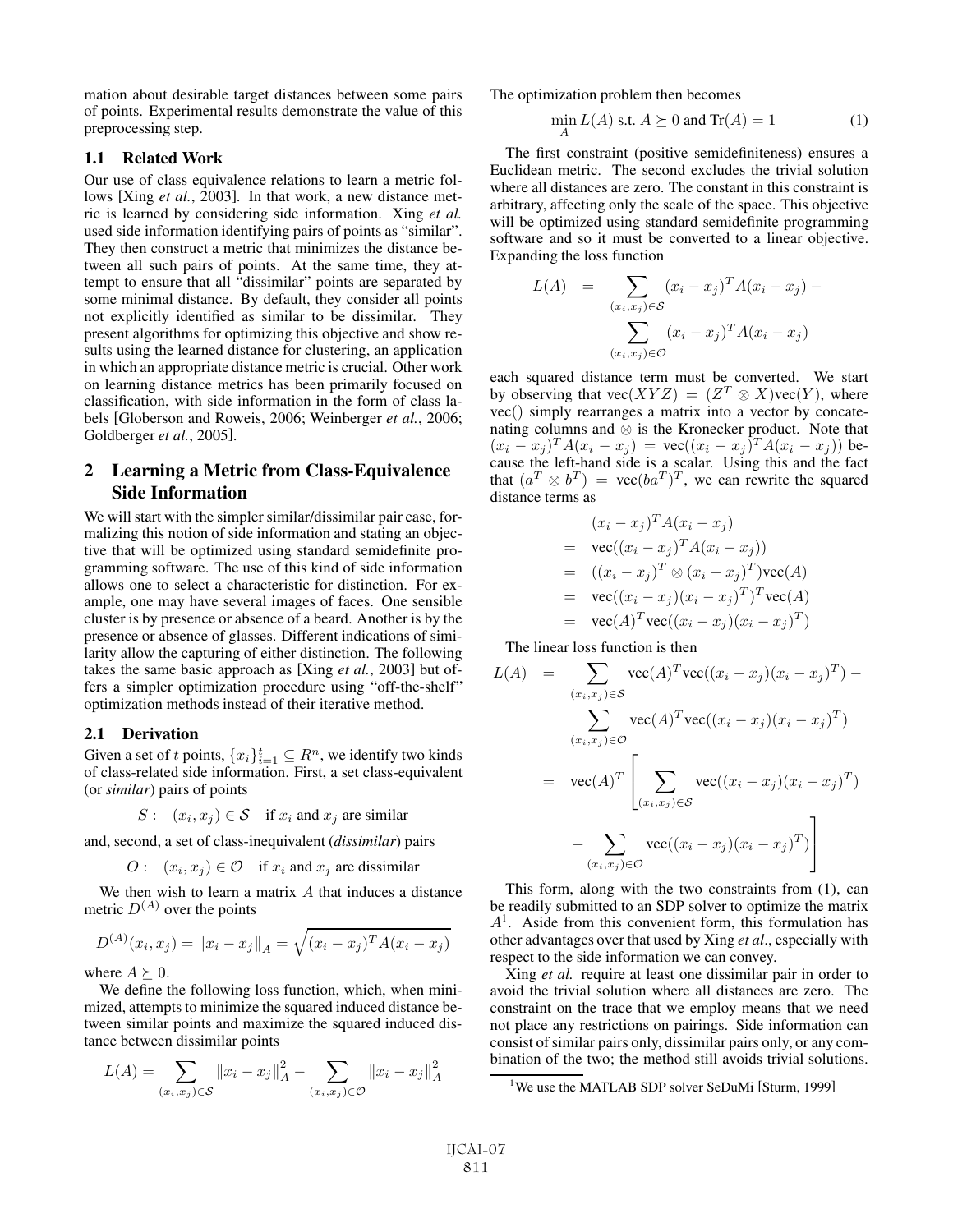Furthermore, in the absence of specific information regarding dissimilarities, Xing *et al*. assume that all points not explicitly identified as similar are dissimilar. This information may be misleading, forcing the algorithm to separate points that may, in fact, be similar. The formulation presented here allows one to specify only the side information one actually has, partitioning the pairings into similar, dissimilar, and unknown.

### 2.2 Results

Once a metric has been learned, the new distances can be used with any embedding technique. To demonstrate the benefits of this approach, we generated embeddings with and without the preprocessing step, informing the preprocessed embeddings about some characteristic of interest, and then examined the result. To show that the side information truly informs the embedding, two sets of informed embeddings were generated from the same data set, each with side information pertaining to two different characteristics. Structure in the resulting embeddings that captures the two different characteristics within a single data set is evidence that the method works as intended.

Embeddings were generated using a variety of techniques including MDS, Isomap, LEM, LLE, and SDE. The data set consisted of 200 images of faces and two distinctions are identified by side information: faces with beards vs. faces without beards and faces with glasses vs. faces without glasses. In one set of experiments (which we will call *all-similar*), all similar pairs were identified but no dissimilar pairs. The second set (which we will call *five-pairs*), simulating a situation where labelling is expensive, identifies only four similar pairs and one dissimilar pair. The pairs were selected at random. Techniques using the preprocessor are labelled as "Equivalence-Informed" (e.g., Equivalence-Informed MDS). In each case, a two-dimensional embedding is shown. The two classes are marked with X and O, respectively. Additionally, a subset of the images are displayed on the plot (plots with all images are unreadable). Some plots have been omitted due to space constraints.

Inspection reveals that, in general, the informed versions of these embeddings manage to separate the data based on the target property, whereas the uninformed versions are typically chaotic. Even when separation is poor in the informed embedding, there is usually much more structure than in the uninformed embedding. Equivalence-Informed MDS (Figures 1 and 2, five-pairs beards and all-pairs glasses omitted) offers mixed results, especially with five-pairs for glasses vs. no glasses (Figure 2), but MDS is a comparatively crude embedding technique in any case. Isomap with all-pairs works very well (Figure 3, glasses omitted) and with five-pairs it still manages to group the two classes but does not separate them well (Figure 4, glasses omitted). LEM separates well with all-pairs (Figure 5, glasses omitted) but shows weak separation in the five-pairs case (Figure 6, glasses omitted). The same effective grouping and varying separation occurs for LLE (figures omitted). Finally, SDE groups well, but is weak in separation in all cases (Figures 7 and 8, glasses omitted).

These results show that the side information can be effectively exploited to capture characteristics of interest where uninformed embedding techniques fail to automatically discover them. Moreover, two different characteristics (beards and glasses) have been captured within the same data set, even when using only small quantities of class-equivalence side information. Finally, the preprocessor is effective with a wide range of embedding techniques.



Figure 1: *MDS and Equivalence-Informed MDS with (un)bearded distinction (all equivalent pairs)*



Figure 2: *MDS and Equivalence-Informed MDS with glasses/no glasses distinction (4 equivalent/1 inequiv. pairs)*



Figure 3: *Isomap and Equivalence-Informed Isomap with (un)bearded distinction (all equivalent pairs)*

Finally, Figures 9 and 10 are provided to give a numerical notion of the improvement offered by informed embeddings. The plots show the misclassification rate of  $k$ -means clustering in recovering the true classes of the images, after applying each of the uninformed and informed embeddings (indicated by, e.g., "MDS" and "Inf. MDS"). The informed methods achieve a lower error rate than their uninformed counterparts by better separating the data (except 4-pairs SDE).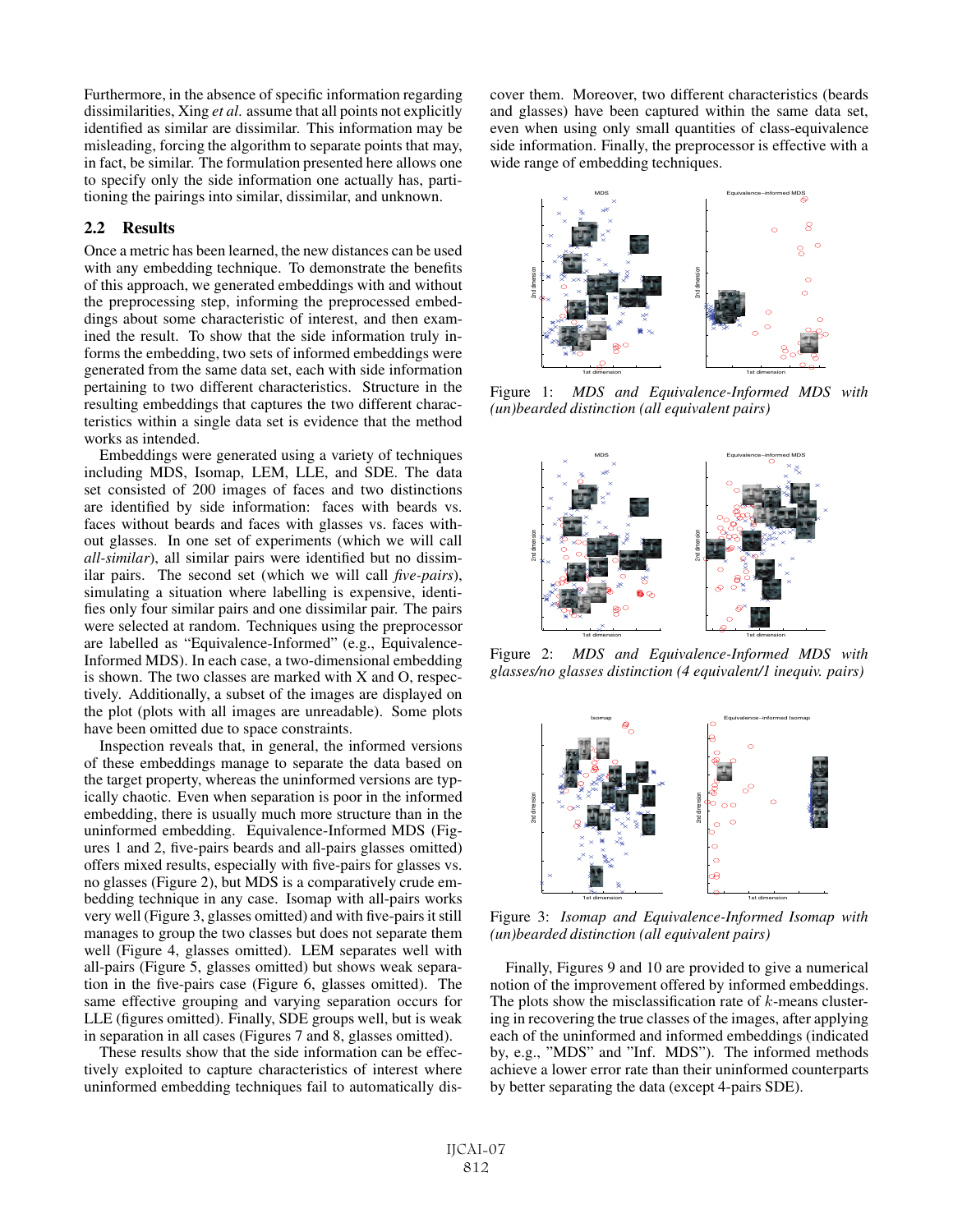

Figure 4: *Isomap and Equivalence-Informed Isomap with (un)bearded distinction (4 equivalent/1 inequivalent pairs)*



Figure 5: *LEM and Equivalence-Informed LEM with (un)bearded distinction (all equivalent pairs)*

### 3 Multiple-Attribute Metric Learning with Class-Equivalence Side Information

In some cases, there may be more than one distinction to capture in data (e.g., glasses vs. no glasses and beards vs. no beards). The method above can be extended to construct a distance metric using multiple sets of side information, each corresponding to a different criterion. Multiple metrics are learned and then combined to form a single metric.

Suppose there are k different sets of side information over the same set of points. Using the optimization described above, k transformations,  $A_1, \dots, A_k$  can be learned. From each  $A_i$ , the dominant eigenvector  $v_i$  can be taken and a new matrix assembled where each column is one of these eigenvectors,  $\overline{A} = [ v_1 \cdots v_k ]$ . This combined matrix de-



Figure 6: *LEM and Equivalence-Informed LEM with (un)bearded distinction (4 equivalent/1 inequivalent pairs)*



Figure 7: *SDE and Equivalence-Informed SDE with (un)bearded distinction (all equivalent pairs)*



Figure 8: *SDE and Equivalence-Informed SDE with (un)bearded distinction (4 equivalent/1 inequivalent pairs)*

fines a rank  $k$  linear subspace onto which we can project the data. Applying singular value decomposition to  $A$ , one can form a matrix  $U$  from the  $k$  eigenvectors corresponding to the largest eigenvalues. The final transformation is then  $\hat{A} = U U^{T}$ , which is an orthonormal basis combining the distinctions drawn by each kind of side information.

#### 3.1 Results

We demonstrate the effectiveness of this method by creating a single embedding that captures two distinctions. We repeat the earlier experiments but using both the (un)bearded and glasses/no glasses criteria together. Results were generated for all the embedding methods and their multipleattribute, equivalence-informed versions but some are omitted for space. In all cases, the side information consisted of all similar pairs and no dissimilar pairs.

The informed embeddings tend to discover the four distinct categories of faces (combinations of the presence and absence of beards and glasses). Informed MDS (Figure 11) separates



Figure 9: *Clustering Error for beards vs. no beards (Left: all equivalent pairs Right: 4 equiv/1 inequiv pairs)*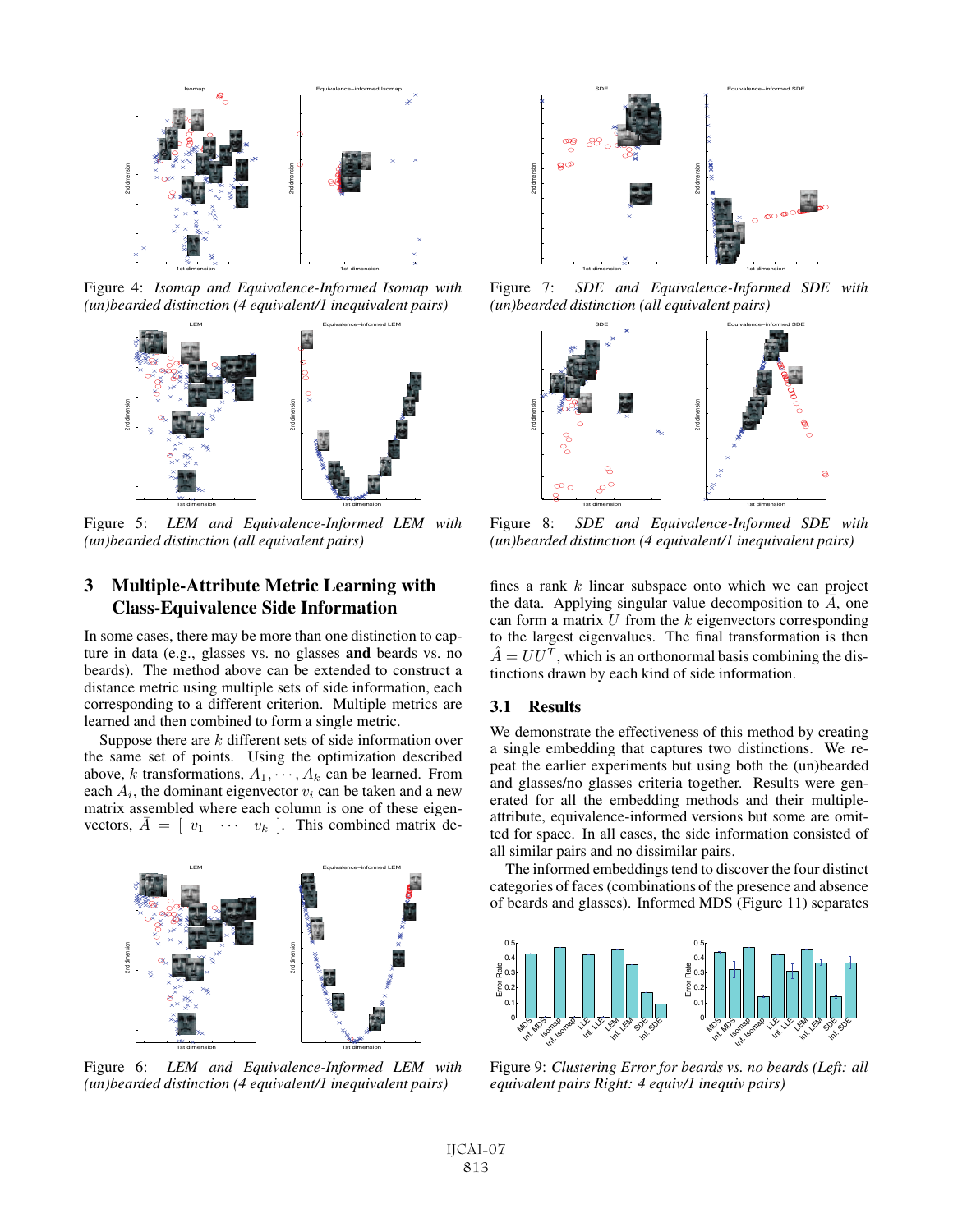

Figure 10: *Clustering Error for glasses vs. no glasses (Left: all equivalent pairs Right: 4 equiv/1 inequiv pairs)*

these quite well, as do Informed Isomap (Figure 12) and Informed LLE (Figure 13). Results with Informed LEM (figure omitted) are roughly grouped. Finally, Informed SDE (Figure 14) does has trouble separating two categories, but a lot of useful structure is present. In all cases, the informed embeddings have distinct structure that the uninformed embeddings fail to capture. The only feature the uninformed embeddings seem to capture is the relative darkness of the images.



Figure 11: *MDS and Multi-Attribute Informed MDS with (un)bearded and (no)glasses attributes (all equivalent pairs)*

These results show that the multiple-attribute approach can capture the desired properties in a single embedding, while the uninformed versions fail to capture either of the properties of interest. Again, the method is straightforward to apply and works with a variety of embedding techniques.

### 4 Kernelizing Metric Learning

Not uncommonly, nonlinear transformations of the data are required to successfully apply learning algorithms. One efficient method for doing this is via a kernel that computes a



Figure 12: *Isomap and Multi-Attribute Informed Isomap with (un)bearded and (no)glasses attributes (all equivalent pairs)*



Figure 13: *LLE and Multi-Attribute Informed LLE with (un)bearded and (no)glasses attributes (all equivalent pairs)*



Figure 14: *SDE and Multi-Attribute Informed SDE with (un)bearded and (no)glasses attributes (all equivalent pairs)*

similarity measure between any two data points. In this section, we show how to learn a metric in the feature space implied by a kernel, allowing our use of side information to be extended to nonlinear mappings of the data.

Conceptually, the points are mapped into a feature space by some nonlinear mapping  $\Phi()$  and a metric is learned in that space. Actually applying the mapping is often undesirable (e.g., the feature vectors may have infinite dimension), so we employ the well known *kernel trick,* using some kernel  $K(x_i, x_j)$  that computes inner products between feature vectors without explicitly constructing them.

The squared distances in our objective have the form  $(x_i (x_i)^T A(x_i - x_j)$ . Because A is positive semidefinite, it can be decomposed into  $A = WW^T$ . W can then be expressed as a linear combination of the data points,  $W = X\beta$ , via the kernel trick. Rewriting the squared distance

$$
(x_i - x_j)^T A (x_i - x_j)
$$
  
=  $(x_i - x_j)^T W W^T (x_i - x_j)$   
=  $(x_i - x_j)^T X \beta \beta^T X^T (x_i - x_j)$   
=  $(x_i^T X - x_j^T X) \beta \beta^T (X^T x_i - X^T x_j)$   
=  $(X^T x_i - X^T x_j)^T A (X^T x_i - X^T x_j)$ 

where  $A = \beta \beta^T$ , we have now expressed the distance in terms of the matrix to be learned, A, and inner products between data points, which can be computed via the kernel, K. The optimization of  $A$  proceeds as in the non-kernelized version but with one additional constraint. The rank of A must be t because  $\beta$  is t by n and  $\mathcal{A} = \beta \beta^T$ . However, this con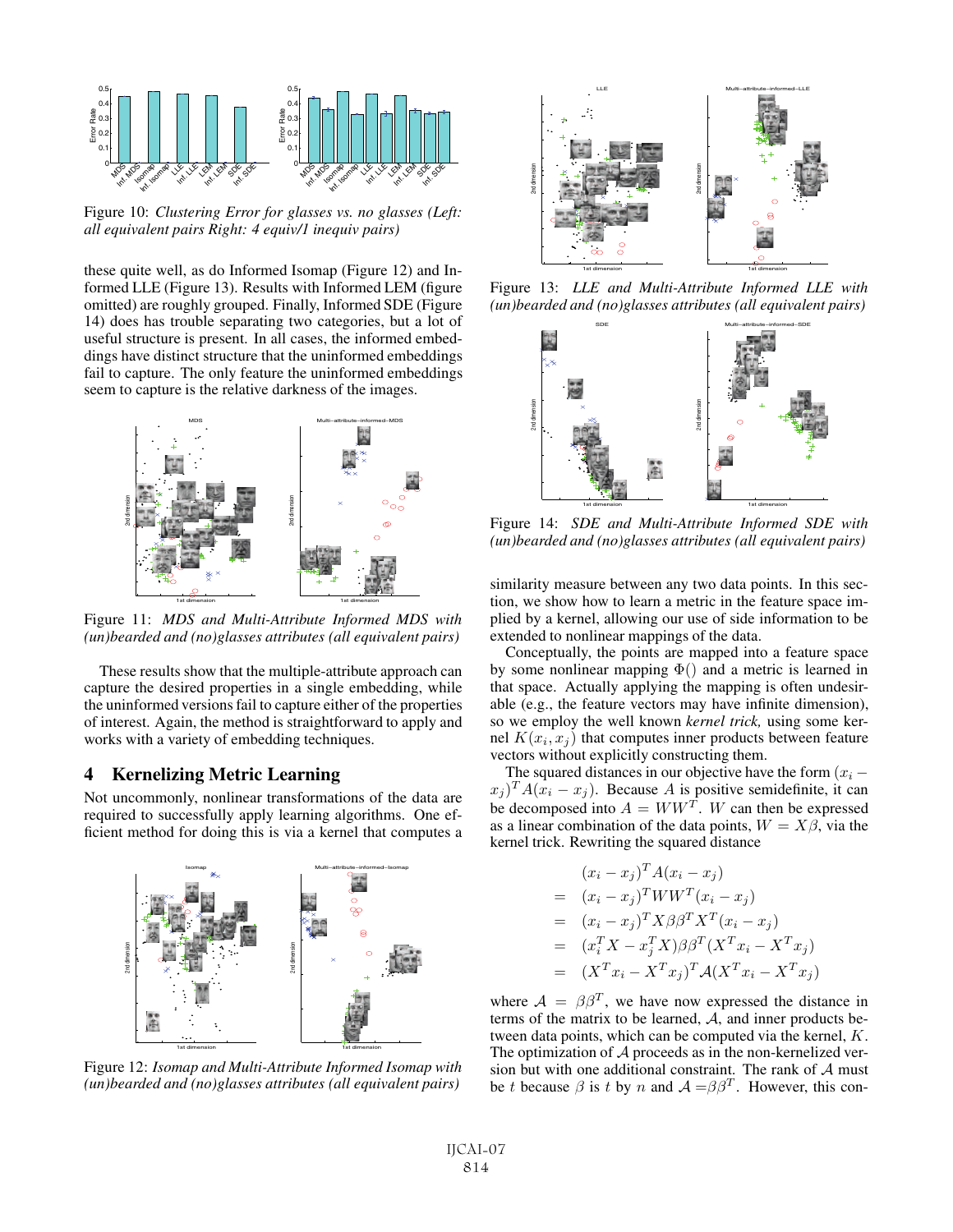straint is problematic, so we drop it during the optimization and then find a rank  $t$  approximation of  $A$  via singular value decomposition.

### 5 Using Partial Distance Side Information

We will now discuss the use of the second kind of side information mentioned at the beginning of this paper. Recall that in this case, we have side information that gives exact distances between some pairs of points in some space natural to the data. Such partial distance information can be used to inform our learned metric. Given a set of similarities in the form of pairs for which distances are known

$$
S: (x_i, x_j) \in S \text{ if the target distance } d_{ij} \text{ is known}
$$

the following cost function is employed, which attempts to preserve the set of known distances

$$
L(A) = \sum_{(x_i, x_j) \in \mathcal{S}} ||x_i - x_j||_A^2 - d_{ij}||^2
$$

The optimization problem is then

$$
\min_{A} L(A) \qquad \text{s.t. } A \succeq 0
$$

A convenient form for this optimization is obtained using the same approach for quadratic terms used earlier

$$
L(A) = \sum_{(x_i, x_j) \in S} \left\| \|x_i - x_j\|_A^2 - d_{ij} \right\|^2
$$
  
\n
$$
= \sum_{(x_i, x_j) \in S} \left\| \text{vec}(A)^T \text{vec}(B_{ij}) - d_{ij} \right\|^2
$$
  
\n
$$
= \sum_{(x_i, x_j) \in S} \text{vec}(A)^T \text{vec}(B_{ij}) \text{vec}(B_{ij})^T \text{vec}(A)
$$
  
\n
$$
+ d_{ij}^2 - 2 d_{ij} \text{vec}(A)^T \text{vec}(B_{ij})
$$

where  $B_{ij} = (x_i - x_j)(x_i - x_j)^T$ . Note that the  $d_{ij}^2$  term in the above is a constant so it can be dropped for the purposes of minimization, and the loss rewritten as

$$
L(A) = \text{vec}(A)^T \left[ \sum_{(x_i, x_j) \in S} \text{vec}(B_{ij}) \text{vec}(B_{ij})^T \text{vec}(A) -2 \sum_{(x_i, x_j) \in S} d_{ij} \text{vec}(B_{ij}) \right]
$$
  
= 
$$
\text{vec}(A)^T \left[ Q \text{vec}(A) - 2R \right]
$$

where  $Q = \sum_{(x_i, x_j) \in S}$  vec $(B_{ij})$ vec $(B_{ij})^T$  and  $R =$  $\sum_{(x_i,x_j)\in\mathcal{S}} d_{ij}$ vec $(B_{ij})$ . This objective is still quadratic but a linear objective can be obtained via the Schur complement [Boyd and Vandenberghe, 2004], as we outline here.

The Schur complement relates the positive semidefiniteness of the matrix on the left and the expression on the right by an if-and-only-if relation

$$
\left[\begin{array}{cc} X & Y \\ Y^T & Z \end{array}\right] \succeq 0 \Leftrightarrow Z - Y^T X^{-1} Y \succeq 0
$$

By decomposing  $Q = S<sup>T</sup>S$ , a matrix of the form

$$
J = \begin{bmatrix} I & S \text{vec}(A) \\ (S \text{vec}(A))^T & 2 \text{vec}(A)^T R + t \end{bmatrix}
$$

can be constructed. By the Schur complement, if  $J \succeq 0$ , then the following relation holds

$$
2\text{vec}(A)^T R + t - \text{vec}(A)^T S^T S \text{vec}(A) \geq 0
$$

Note that this quantity is scalar. As long as  $J$  is positive semidefinite, the scalar  $t$  is an upper bound on the loss

$$
\text{vec}(A)^T S^T S \text{vec}(A) - 2 \text{vec}(A)^T R
$$
  
= 
$$
\text{vec}(A)^T Q \text{vec}(A) - 2 \text{vec}(A)^T R \le t
$$

Therefore, minimizing t subject to  $J \succeq 0$  also minimizes the objective. This optimization problem can be readily solved by standard semidefinite programming software

$$
\min_A t \quad \text{s.t.} \quad A \succeq 0 \quad \text{and} \quad J \succeq 0
$$

#### 5.1 Results

Again, we demonstrate effectiveness by generating uninformed and informed embeddings but with target distances specified for some pairs of points. The distances used here are a portion of the distance  $D^{\overline{A}}$  computed in Section 2.2. That is, there are 200 images of faces and two distinctions are identified by class-equivalence side information: faces with beards vs. faces without beards and faces with glasses vs. faces without glasses. For each distinction, the distance matrix  $D<sup>A</sup>$  is computed, where no dissimilar pairs but all similar pairs are identified. Then 30 pairs of points are selected at random and their distances in  $D^A$  are used as the side information for learning a new distance metric. This new distance metric is then used to inform the embeddings.

Results using these distances are somewhat noisier than with the class-equivalence informed embeddings but still provide good structure compared with the uninformed versions, and they group the data. Informed MDS (Figure 15, glasses omitted) and Informed Isomap (Figures 16, glassed omitted) group quite effectively, with a few images placed inappropriately. Informed LEM (Figures 17 and 18), Informed LLE (figures omitted), and Informed SDE (figures omitted) all give results similar to one another, and all show noisier performance on the glasses attribute than on the beards (beards are likely easier since they create a more substantial difference in an image than glasses). All methods group beardedness quite well. These last results show that preprocessing based on partial distance information is effective, although less so than the class-equivalence information. The informed embeddings are still more useful than the uninformed.

### 6 Conclusions

Many machine learning techniques handle complex data by mapping it into new spaces and then applying standard techniques, often utilizing distances in the new space. Learning a distance metric directly is an elegant means to this end. This research shows how side information of two forms, classequivalence information and partial distance information, can